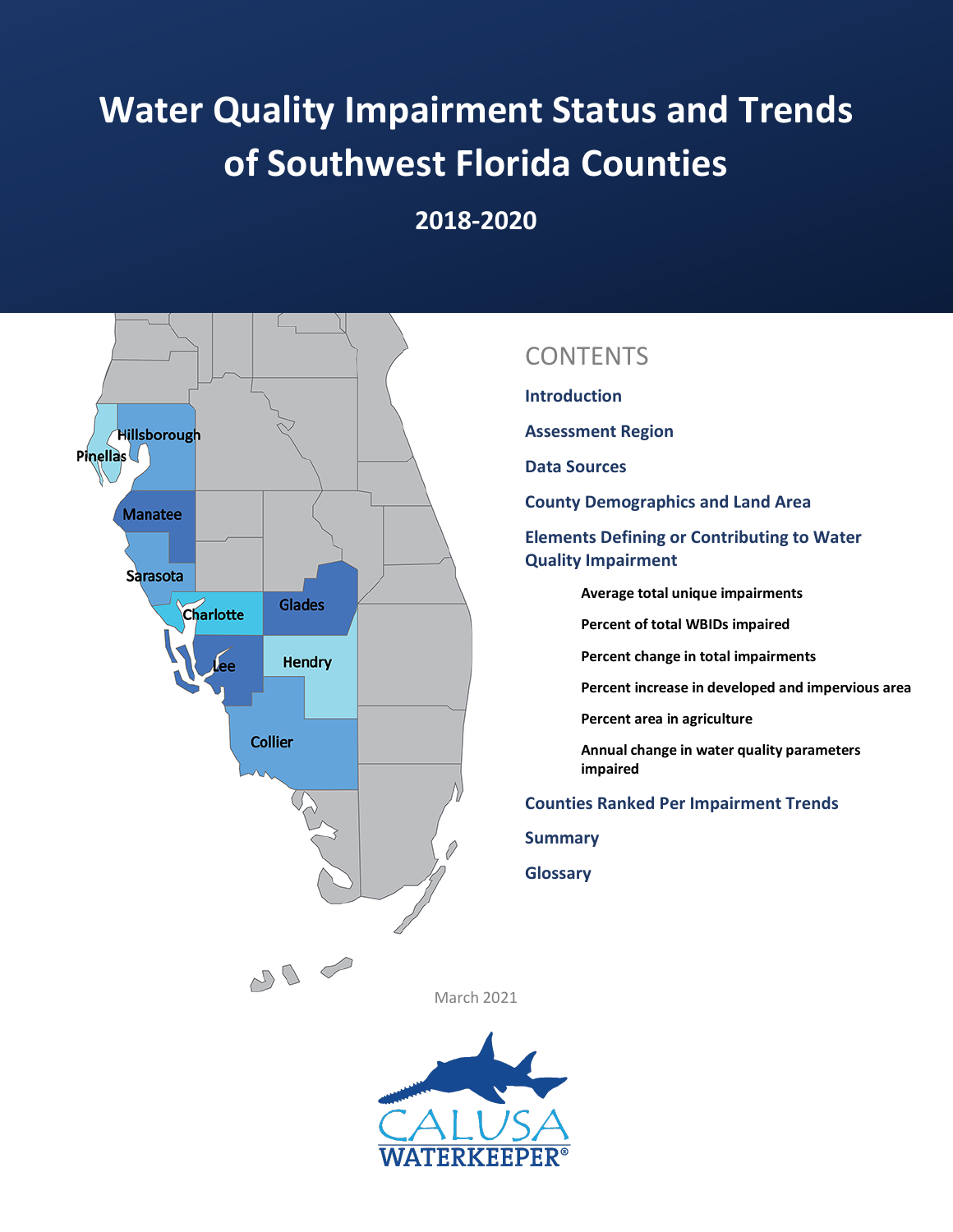#### **INTRODUCTION**

Understanding factors contributing to water quality impairment in Florida is important for determining pollution sources and eventual planning for restoration.

Florida waterbodies are assessed for impairment with respect to their designated uses among five classification categories. The most common classification of Florida surface waters is Class III. The designated uses of Class III waters are "Fish Consumption, Recreation, Propagation and Maintenance of a Healthy, Well-Balanced Population of Fish and Wildlife". The other four waterbody classifications and their designated uses are listed at the Florida Department of Environmental Protection (FDEP) Environmental Assessment and Restoration website.[1](#page-1-0)

Water quality standards used to evaluate whether a waterbody is attaining its designated use are codified in F.A.C. Chapter 6[2](#page-1-1)-302.<sup>2</sup> The process under which water quality parameters (e.g., copper, nutrients, dissolved oxygen) are defined as impaired, are defined in F.A.C. Chapter 62-[3](#page-1-2)03<sup>3</sup>; for example, 62-303 describes how frequently can a parameter exceed the impairment criteria and over what period of time.

FDEP assesses its comprehensive water quality database annually as new monitoring data become available. Water quality data from each of the state's five basin groups are then assessed on a staggered five-year cycle. Starting in 2021 FDEP will be shifting to a biennial review of all basin groups, which will result in the entire state being assessed every two years. This change in the statewide assessment cycle should create a more inclusive and timelier annual comprehensive list of verified impairments.

The purpose of this assessment is to summarize water quality impairment in nine southwest Florida counties between 2018 and 2020 using consistent FDEP assessment criteria gathered from FDEP's annual comprehensive verified list of impaired waters. Annual changes in both the number of waterbodies or waterbody segments impaired and their associated water quality parameters, are important for evaluating restoration programs or projects.

The counties included are Collier, Lee, Charlotte, Sarasota, Manatee, Hillsborough, Pinellas, Hendry and Glades. Assessing water quality impairment on a geo-political basis, such as a county, is relevant in that most state mandated restoration programs, such as Basin Management Action Plans, are implemented primarily by local government stakeholders.

This impairment assessment summary also represents a baseline that can be easily updated from annual FDEP comprehensive verified lists in association with evaluation criteria, such as population growth, that contribute to impairment as presented here. The summary may also provide a basis for evaluating restoration effectiveness by understanding net change in impairment through time. A relatively narrow initial period of record was chosen that would include the latest changes in assessment criteria for added inter-year comparability.



<span id="page-1-0"></span><sup>1</sup> https://floridadep.gov/dear/water-quality-standards/content/surface-water-quality-standards-classes-uses-criteria

<span id="page-1-1"></span><sup>2</sup> https://www.flrules.org/gateway/ChapterHome.asp?Chapter=62-302

<span id="page-1-2"></span><sup>3</sup> https://www.flrules.org/gateway/ChapterHome.asp?Chapter=62-303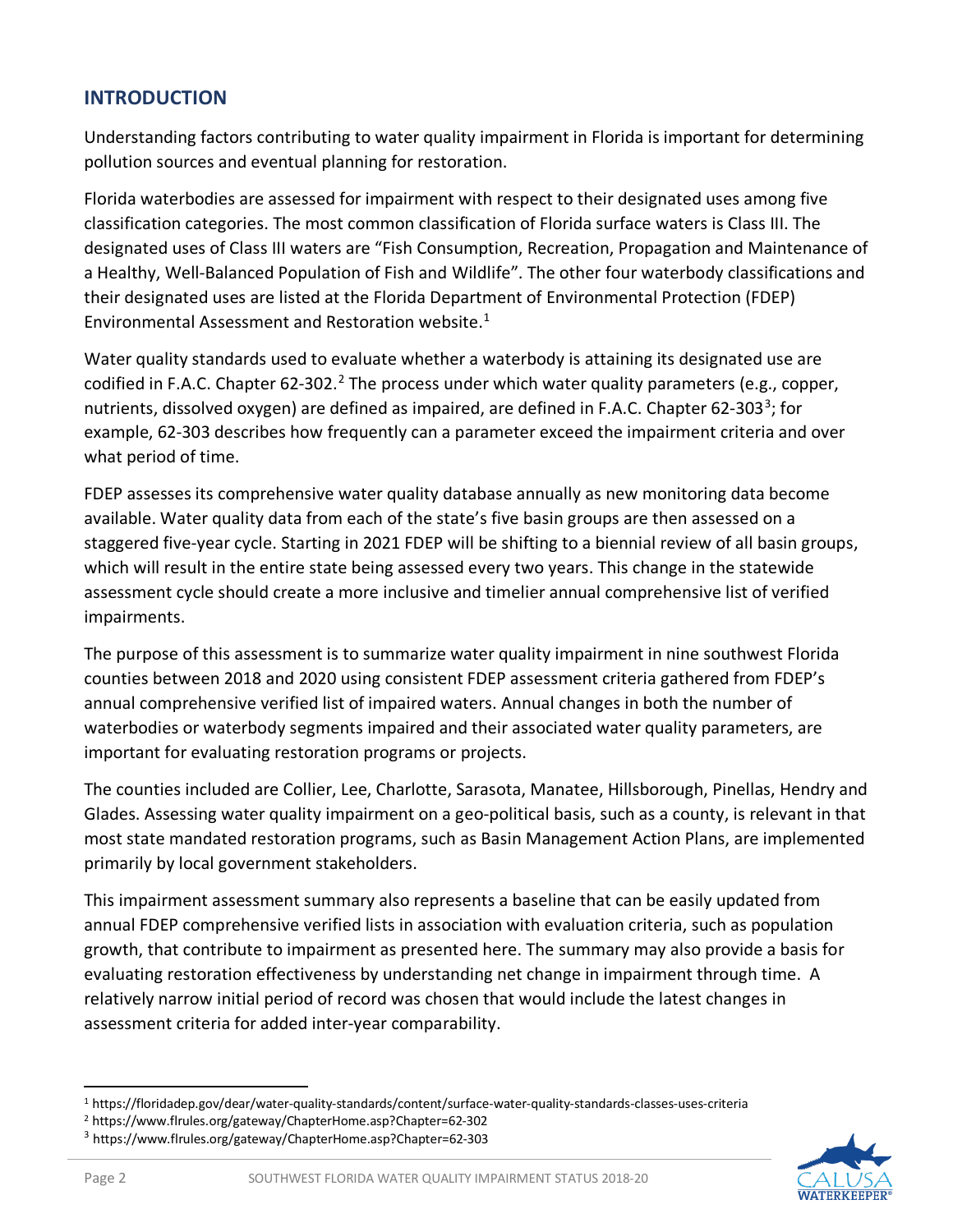The county summaries presented here should be considered conservative in that some waterbodies or waterbody segments referred to as waterbody ID units or WBIDs may be removed (delisted) annually from the list of verified impaired waters for various reasons. Examples for delisting a WBID as impaired may stem from monitoring data that indicates the waterbody is no longer impaired or there is lack of corroborating causality information to maintain it on the verified impaired list. Such "delisting" examples may be reassessed as verified impaired as more information is gathered through monitoring for those waters not attaining standards. When a WBID that is verified impaired and a restoration program such as a Total Maximum Daily Load (TMDL) is adopted to restore the designated use, that WBID remains impaired but shifts its assessment status to indicate a restoration program has been adopted and attainment of designated use is pending.

#### **ASSESSMENT REGION**

There are demographic and spatial component differences among the nine counties included in this assessment, however, there are also similarities. As in much of Florida, each of the seven coastal counties selected here have urban land use as a significant element of the landscape. The coastal counties share the same meteorological conditions with respect to stormwater management (Figure 1).[4](#page-2-0)

As another similarity, the coastal counties excluding Pinellas, have westerly flowing rivers that become estuaries that discharge to the Gulf of Mexico and in turn are tidally influenced. Westerly flowing rivers that transverse the coastal counties likely also convey pollutants, from an upstream county to WBIDs assessed in a



*Figure 1. Meteorological zones relevant to stormwater management in Florida.*<sup>4</sup>

downstream coastal county. However, in Lee County as one example, Caloosahatchee estuary basin stakeholders are only responsible for restoring nutrient pollution loading identified in the Caloosahatchee estuary FDEP Basin Management Action Plan, almost entirely within Lee County.

Another commonality of the nine counties is that they are largely assessed within FDEP Basin Groups 1- 3, enabling more consistent comparability with respect to the FDEP basin group assessment cycle encompassing the 2018-2020 period of record used here. The county with the smallest land area, Pinellas, is the exception where about half the WBIDs are in the FDEP Basin 5 group. In Hendry and

<span id="page-2-0"></span><sup>4</sup> https://fdotresearch.com/2019/07/15/better-together-stormwater-facilities-target-more-than-roadway-runoff/

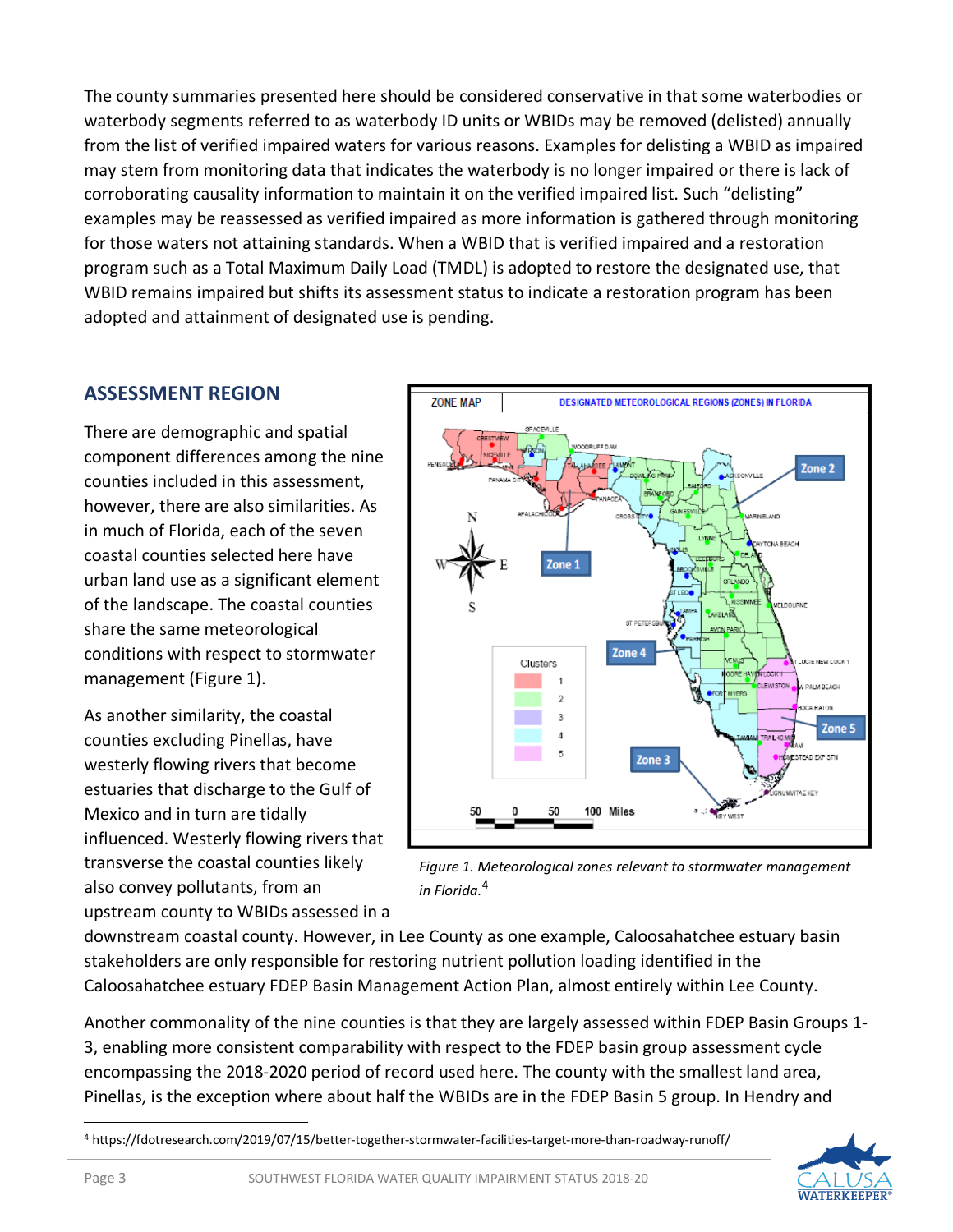Glades counties relatively few WBIDs are identified in FDEP Basin 4 and there were no new impairments added to the Groups 4 or 5 WBIDS within the nine-county group since the 6-3-2020 FDEP comprehensive verified impairments list issued on 6-3-20.

Two inland or non-coastal counties, Hendry and Glades, were selected where land use is dominated by agriculture, providing a comparative contrast to most of the coastal counties dominated by urbanization. Also, Hendry and Glades counties are included as they are within the project area of the Calusa Waterkeeper.

## **DATA SOURCES**

The actual impairment data summarized here were derived from the FDEP statewide comprehensive list of verified impairments issued on 8-1-18, 11-15-19 and 6-3-20. For county population estimates we used the mid-range annual estimate or projection from the University of Florida Bureau of Economic and Business Research (BEBR). [5](#page-3-0)

County land area was sourced from USA.com.[6](#page-3-1)

Individual county land use information was derived from NOAA's Coastal Change Analysis Program (C-CAP).  $^7$  $^7$  NOAA's C-CAP analysis platform enabled consistent methods of intercounty comparisons of net change in area of urban land use and impervious cover between 2001 and 2016. The C-CAP also provided the area in agriculture per county as of 2016. This land use information is relevant to factors contributing to water quality impairment and was presented as the most current and consistently determined land use background information for the counties selected in this summary.

## **COUNTY DEMOGRAPHICS AND LAND AREA**

Among the nine counties assessed, population is largely independent of county land area (Figures 2,3 and 5). As an example, Collier County has the largest land area but the lowest population density of the seven coastal counties, as a result of federal land purchases for conservation (e.g., Big Cypress National Preserve) as one example. Conversely Pinellas County has the smallest land area of the nine counties yet the second highest population and highest population density overall (Figures 2 and 3).

Pinellas County is very urbanized and ranks last among the nine counties with respect to annual population increase since 2018, likely a result of nearing "buildout" (Figure 4). In contrast, Lee, Manatee, Collier and Hillsborough counties ranked highest in the rate of population increase respectively since 2018, representing a higher probability for future increased water quality impairment. [8](#page-3-3) Individual county policies on growth management vary but rapidly increasing impervious areas resulting from high growth rates accelerate stormwater runoff, known to contribute to water



<span id="page-3-0"></span><sup>5</sup> https://www.bebr.ufl.edu/population/data

<span id="page-3-1"></span><sup>6</sup> http://www.usa.com/rank/florida-state--land-area--county-rank.htm

<span id="page-3-2"></span><sup>7</sup> https://coast.noaa.gov/digitalcoast/tools/lca.html

<span id="page-3-3"></span><sup>8</sup> Liyanage, C.P. and Yamada, K. 2017. Impact of Population Growth on the Water Quality of Natural Water Bodies. Sustainability 2017, 9, 1405; doi:10.3390/su9081405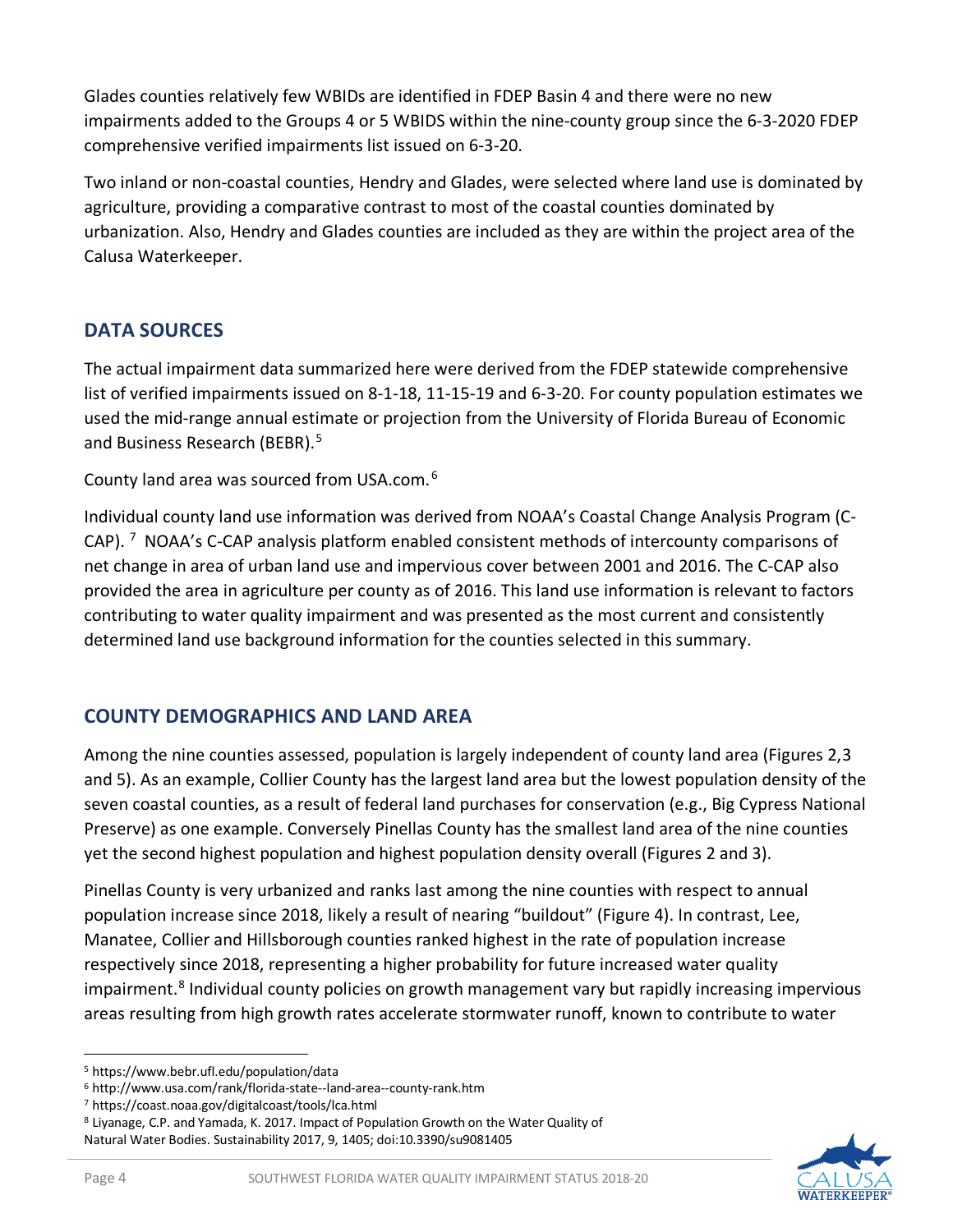

quality degradation. [9](#page-4-0) Growth related factors as discussed here, become important considerations for understanding the degree and rate of water quality impairment.

*Figure 2. 2020 county population estimates (BEBR).*



*Figure 3. 2020 county population estimates per square mile (BEBR).*

<span id="page-4-0"></span><sup>9</sup> https://www3.epa.gov/npdes/pubs/nps\_urban-facts\_final.pdf

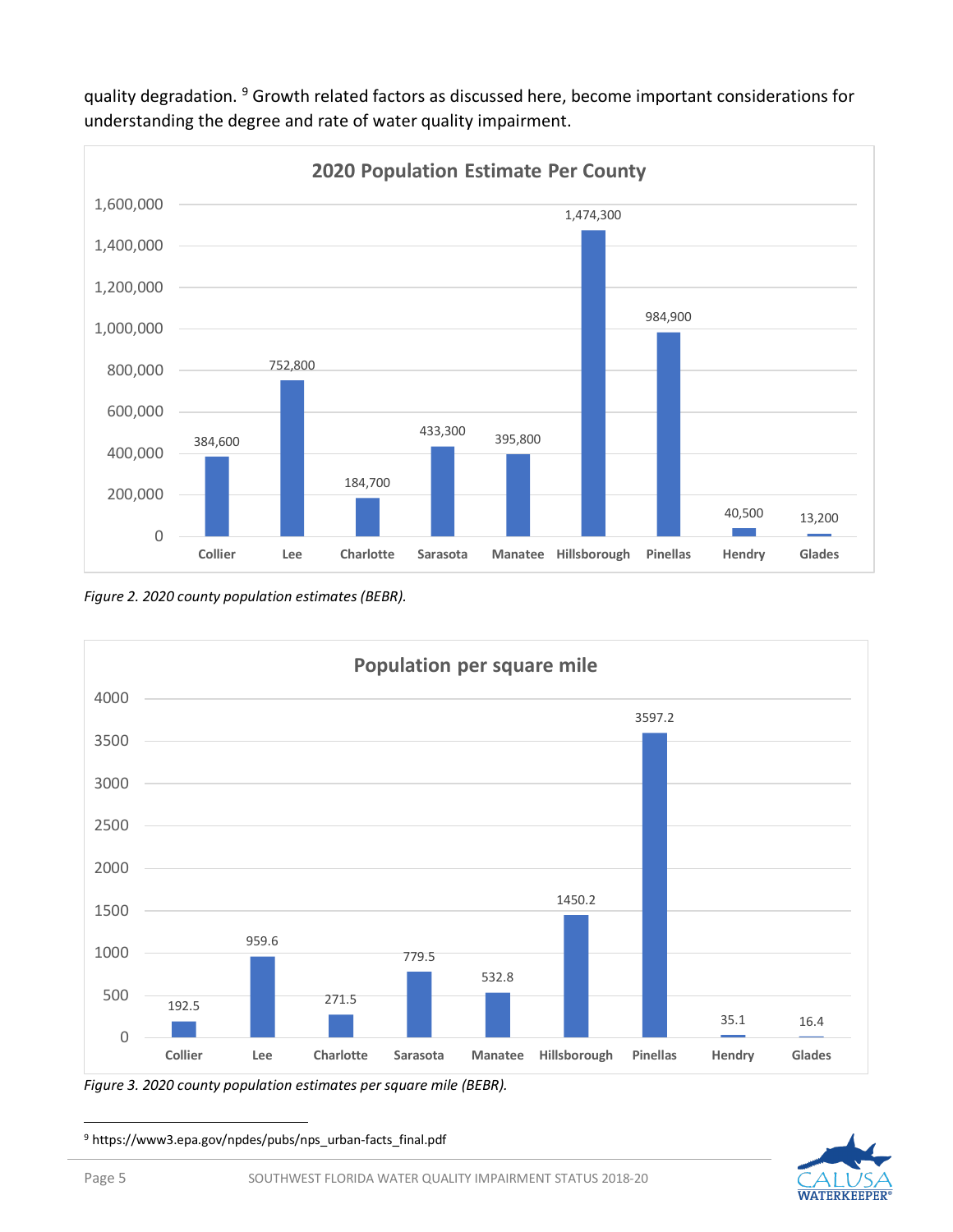

*Figure 4. Percent population increase from 2018 to 2020 (BEBR).*



**WATERKEEPER** 

#### *Figure 5. County land area.*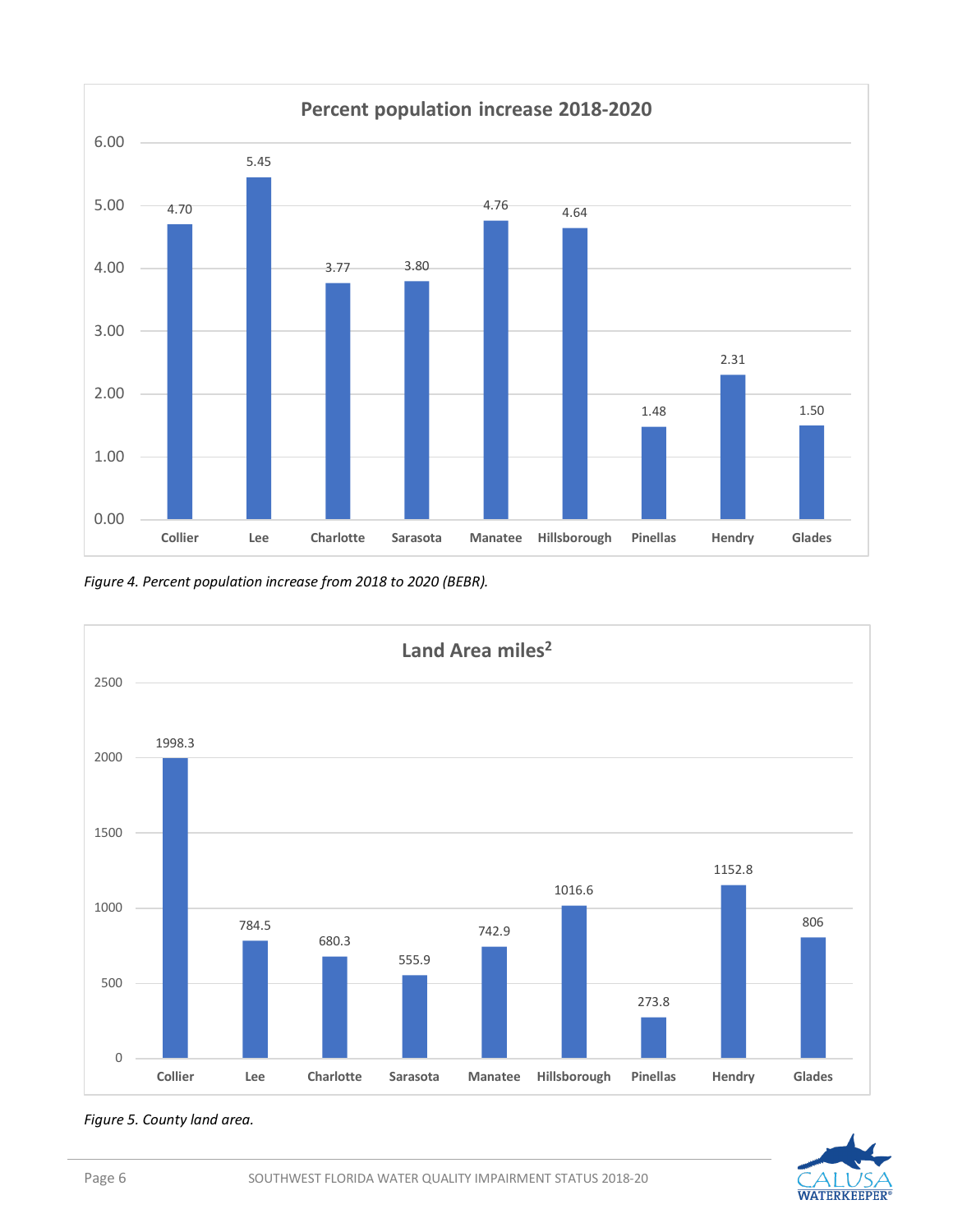#### **ELEMENTS DEFINING OR CONTRIBUTING TO WATER QUALITY IMPAIRMENT**

#### **Average total unique impairments 2018-2020**

Unique impairments averaged from each of the three FDEP verified impairment assessments (2018, 2019, 2020) establish a baseline for tracking cumulative change as a running average within and between counties as subsequent statewide verified impairment assessments become available (Figure 6). Unique impairments represent the number of rows on the FDEP comprehensive verified list that can be sorted by county outlining specific water quality impairments per parameter and associated WBID (waterbody or segment). A WBID can have multiple parameters verified as impaired. This metric has less utility for comparison between counties as it does not use comparisons on a proportional basis that considers variability between counties such as land use type or number of WBIDs (waterbodies or waterbody segments) as examples.



*Figure 6. Average of total unique impairments.*

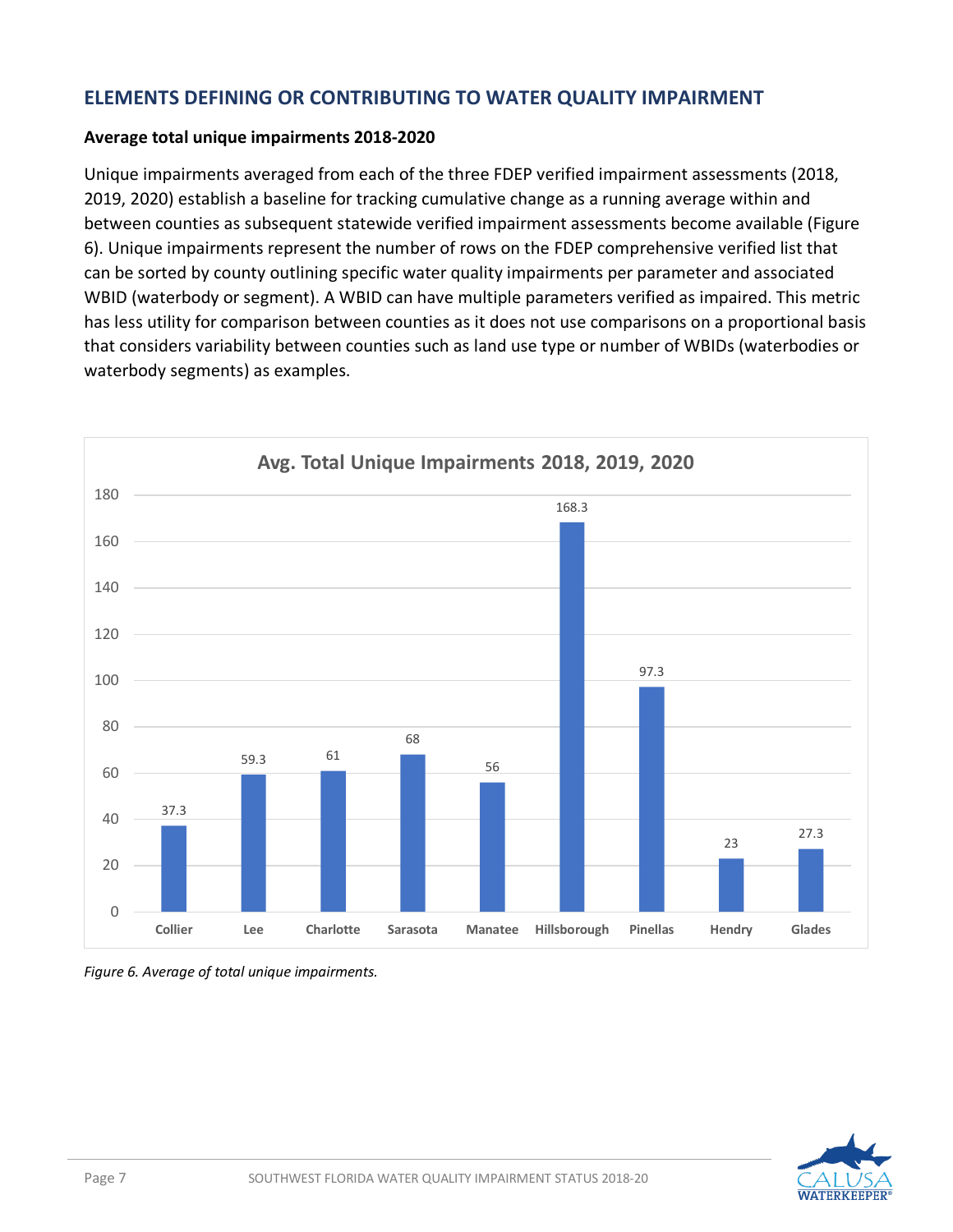#### **Percent of total WBIDs impaired**

Percent of total WBIDs within a county having an impairment is derived from the 6-3-20 FDEP comprehensive verified list of impairments (Figure 7). Using a percent of all WBIDs impaired is a reasonably equitable and conservative way to compare impairment between counties as some WBIDs can have multiple impairments and for tracking future change. Glades County has the highest percentage of all WBIDs impaired and is dominated by agricultural land use, ranking second in the percent area in agriculture among the nine-county group (Figure 10). Hendry County had the highest percent area in agricultural land and ranked second in the percent of total WBIDs impaired. Hendry and Glades counties each have 31 WBIDs.



*Figure 7. Percent of total WBIDs having a verified impairment as of 2020.*

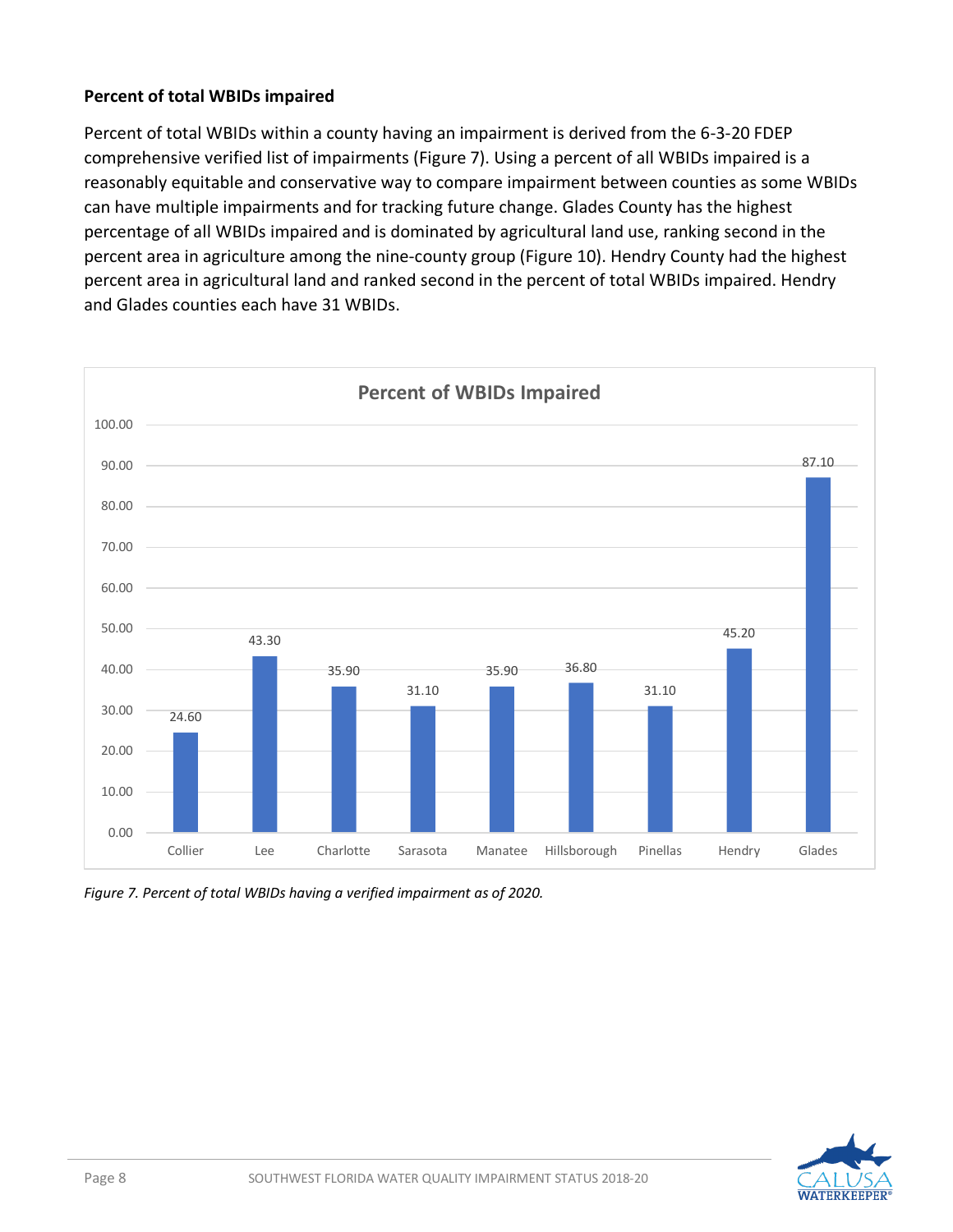#### **Percent change in total impairments 2018-2020**

Comparing annual net change in total impairments is another important metric when evaluating annual change in the impairment rate between counties. Lee County ranked first in impairment rate increase between 2018 and 2020 followed by Collier and Manatee counties in second and third respectively (Figure 8). The same three counties, Lee, Collier and Manatee, also ranked as the top three counties with respect to the net change in population increase, 2018-2020 (Figure 4).

WBIDs in Hillsborough, Hendry and Glades counties had decreases in total impairments between the three annual assessments 2018-2020 (Figure 8).



*Figure 8. Percent change in total impairments 2018, 2019, 2020.*

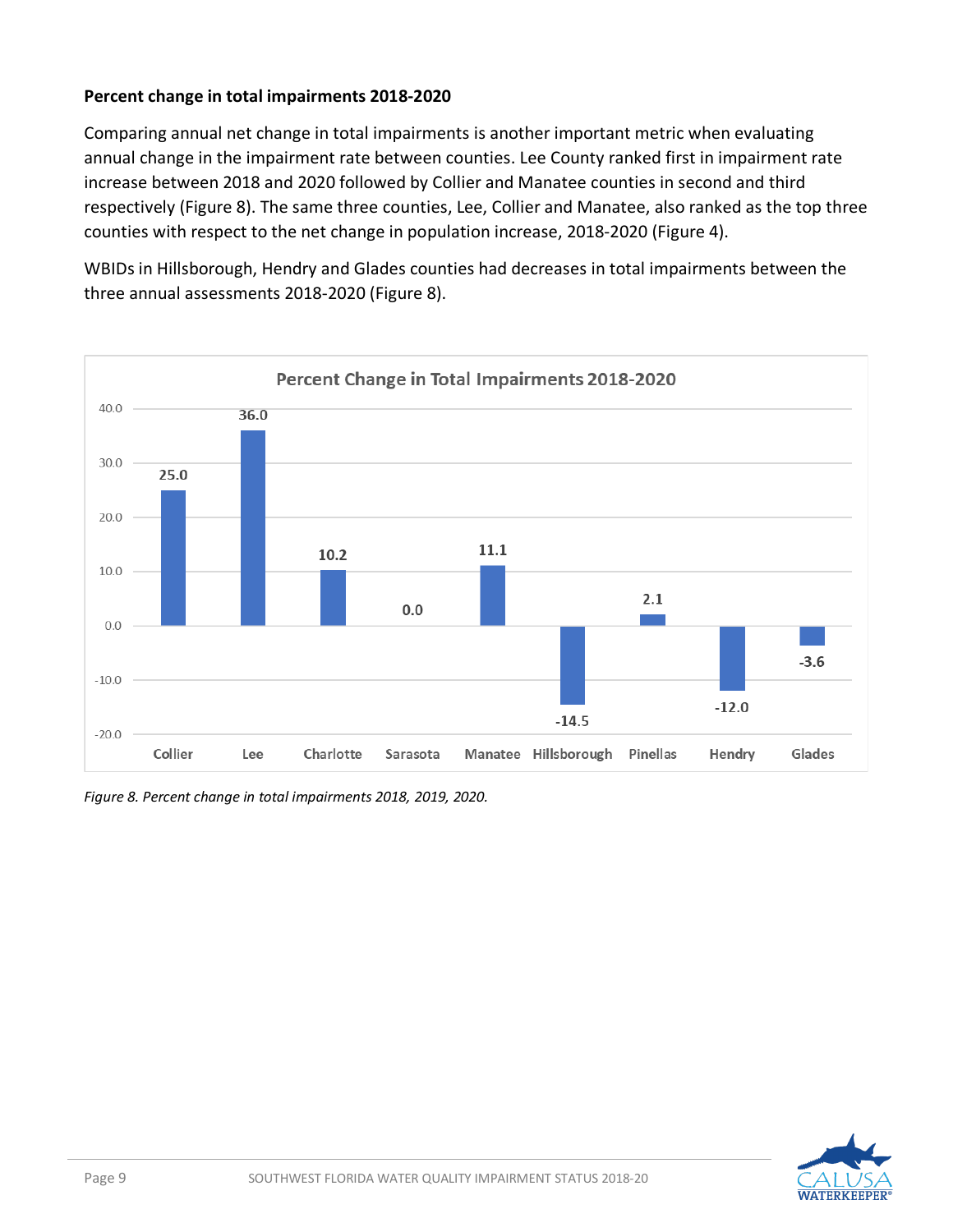#### **Percent increase in developed and impervious area 2001-2016**

Two important parameters that contribute pollutants to receiving waters are urban development and impervious area associated with development.<sup>[10](#page-9-0)</sup> Impervious areas increase the rate and volume of stormwater runoff that deliver pollutants to receiving waters. The top three counties in percent increase in development were Manatee, Collier and Hillsborough with Lee as a close fourth (Figure 9). The top three counties in percent increase in impervious area were Manatee, Collier and Lee also among the top three counties with increasing number of verified impairments 2018-2020 (Figure 8) and percent population increase 2018-2020 (Figure 4).



*Figure 9. Percent increase in developed and impervious area 2001-2016.[11](#page-9-1)*

<span id="page-9-1"></span><sup>11</sup> https://coast.noaa.gov/digitalcoast/tools/lca.html



<span id="page-9-0"></span><sup>10</sup> http://www.ijesi.org/papers/Vol(4)5/E045027031.pdf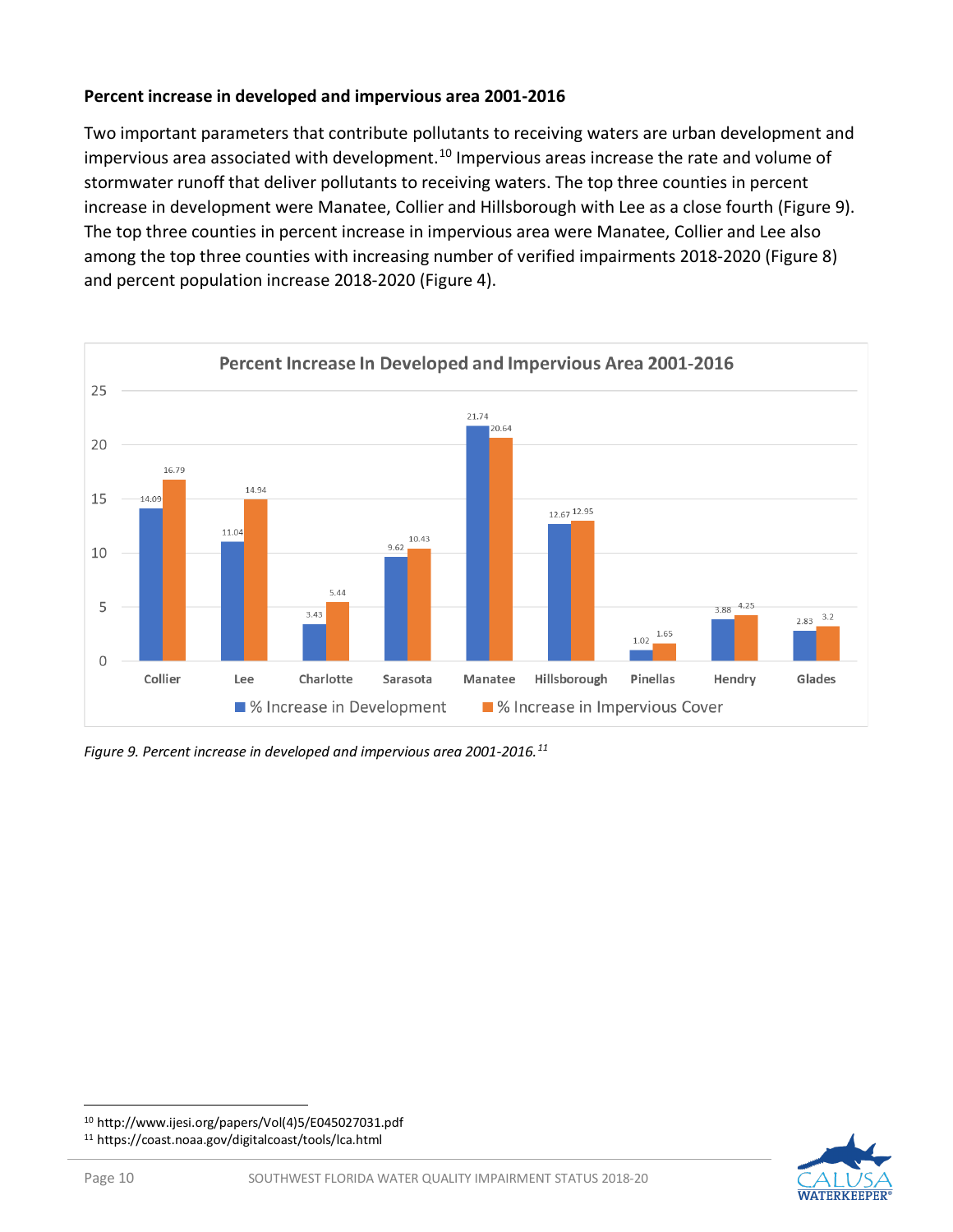#### **Percent area in agriculture 2016**

Agriculture is often the dominant source of nutrient pollution in many areas and to downstream counties as documented by estimates in Basin Management Action Plans (BMAPs) including the Everglades West Coast (Imperial River and Hendry Creek) and Caloosahatchee River BMAP. Nutrients are often targeted as the cause of low dissolved oxygen and become the BMAP proxy parameter for dissolved oxygen. The top three counties with the highest percent of area in agriculture were Hendry, Glades and Manatee counties (Figure 10). Glades County had the highest percentage of WBIDs impaired (Figure 7). Manatee ranked third with respect to percent increase in WBIDs impaired 2018- 2020 (Figure 8), driven largely by fecal bacteria impairment (Figure 15) and first in development and impervious area 2001-2016 (Figure 9). Thus, Manatee County had a combination of impairment sources, with significant influence by both agriculture and urban development which contributed to its first-place rank in overall impairment status (Table 1). We used the most recent data available from the NOAA C-CAP (see Data Sources).



*Figure 10. Percent area in agriculture per county.* 

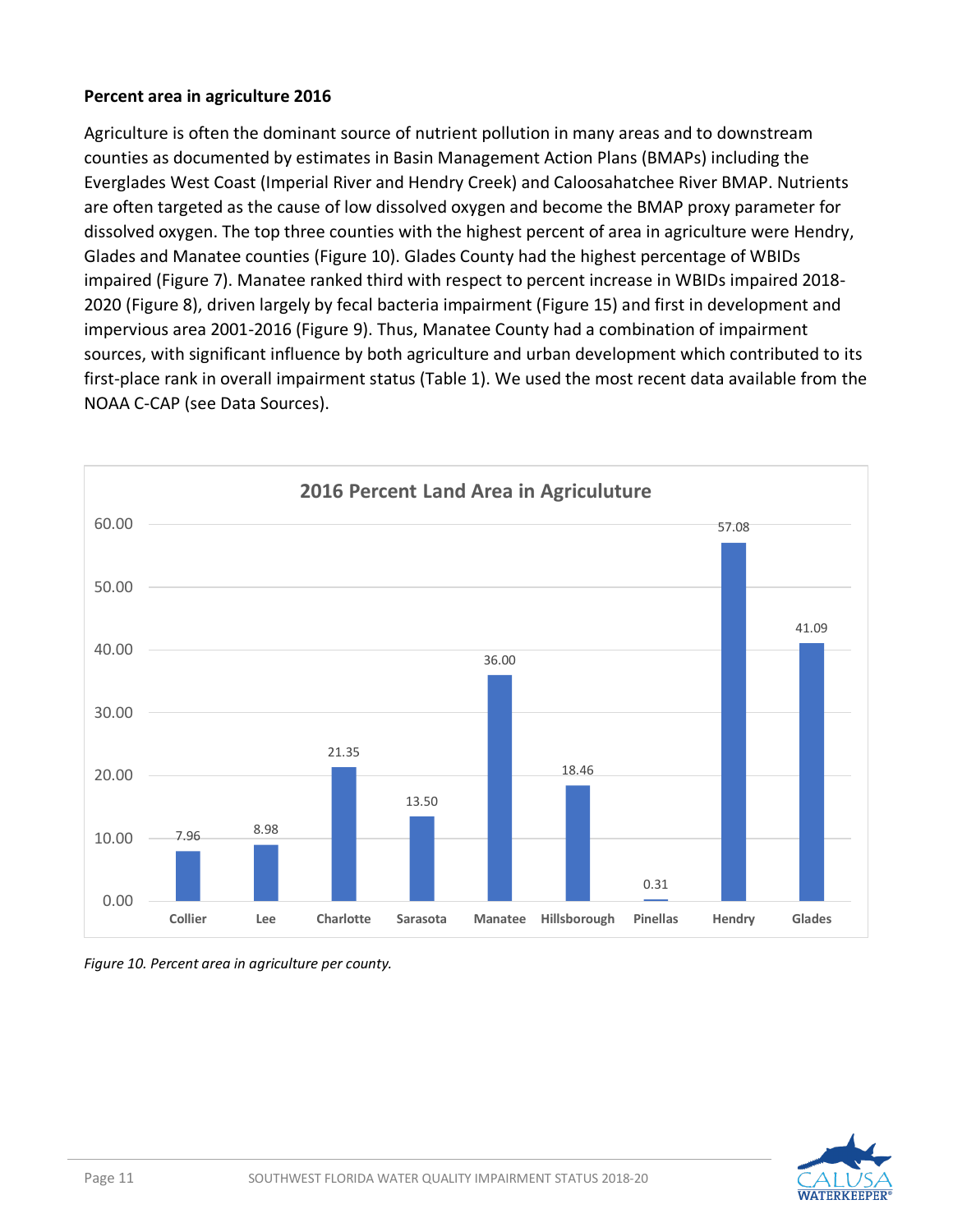#### **ANNUAL CHANGE IN WATER QUALITY PARAMETERS IMPAIRED 2018-2020**

The majority of parameters representing impaired waters within the nine-county region can be grouped into four categories including fecal bacteria, nutrients, metals and dissolved oxygen (DO). Nitrogen and phosphorus are the primary or macronutrients that define impairment. Fecal bacteria parameters include fecal coliform, E. coli and enterococci. FDEP stopped assessing for fecal coliform in 2017 and shifted to E. coli for predominantly freshwater and enterococci for predominantly marine waters. Representative metals that define impairment within the nine-county group include iron, copper and lead. A small minority of other impairments were grouped into the "other" category and, for example include chloride or biology (FDEP narrative criteria). Information sources that form the basis for water quality assessment related to water body type and criteria defining impairment are discussed in the introduction.

The following Figures 11-19 illustrate annual changes in the number of impairments within the parameter groups during the period 2018-2020 for each of the nine counties assessed.















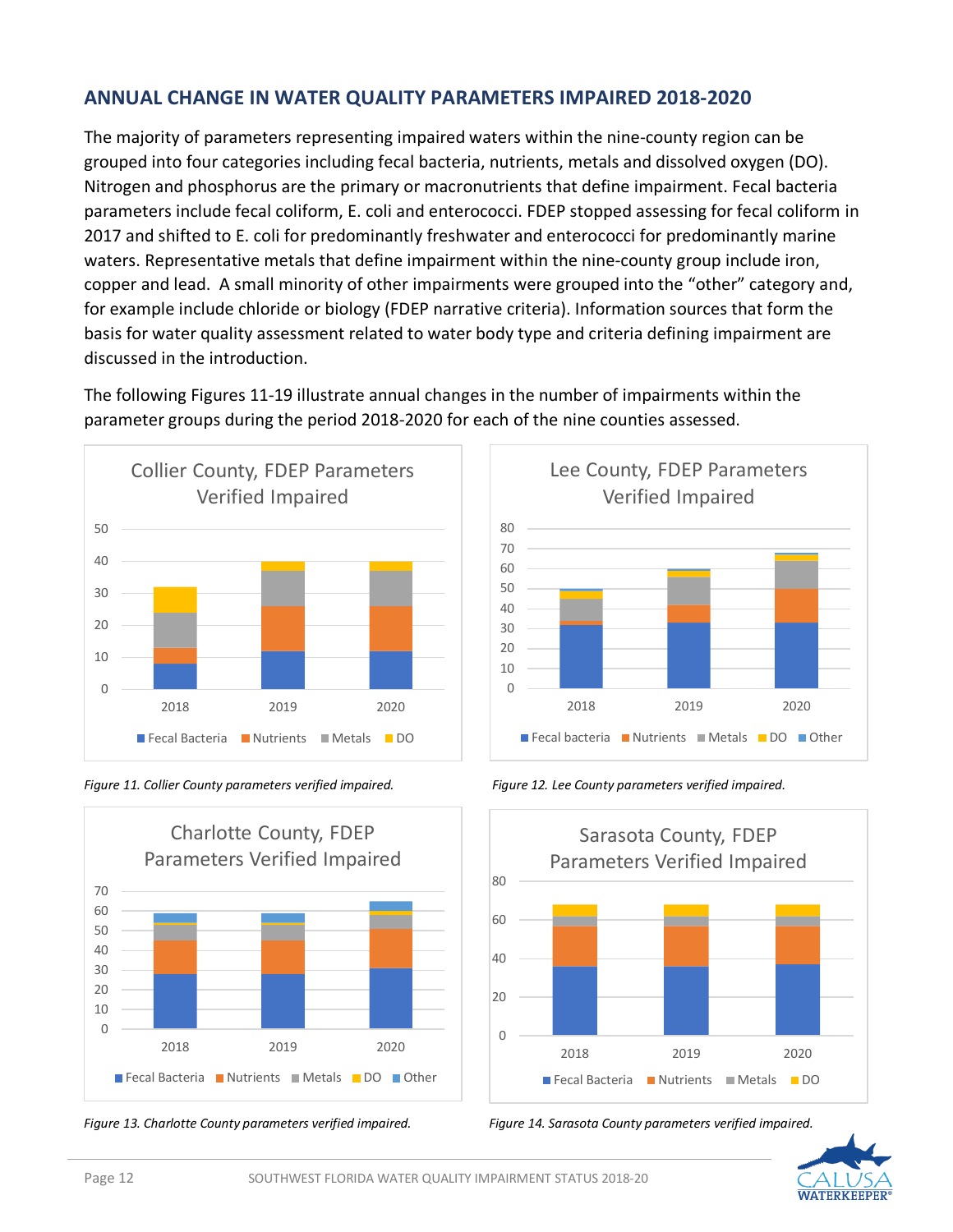





*Figure 19. Glades County FDEP parameters verified impaired.*



*Figure 15. Manatee County FDEP parameters verified impaired. Figure 16. Hillsborough County FDEP parameters verified impaired.*



*Figure 17. Pinellas County FDEP parameters verified impaired. Figure 18. Hendry County FDEP parameters verified impaired.*

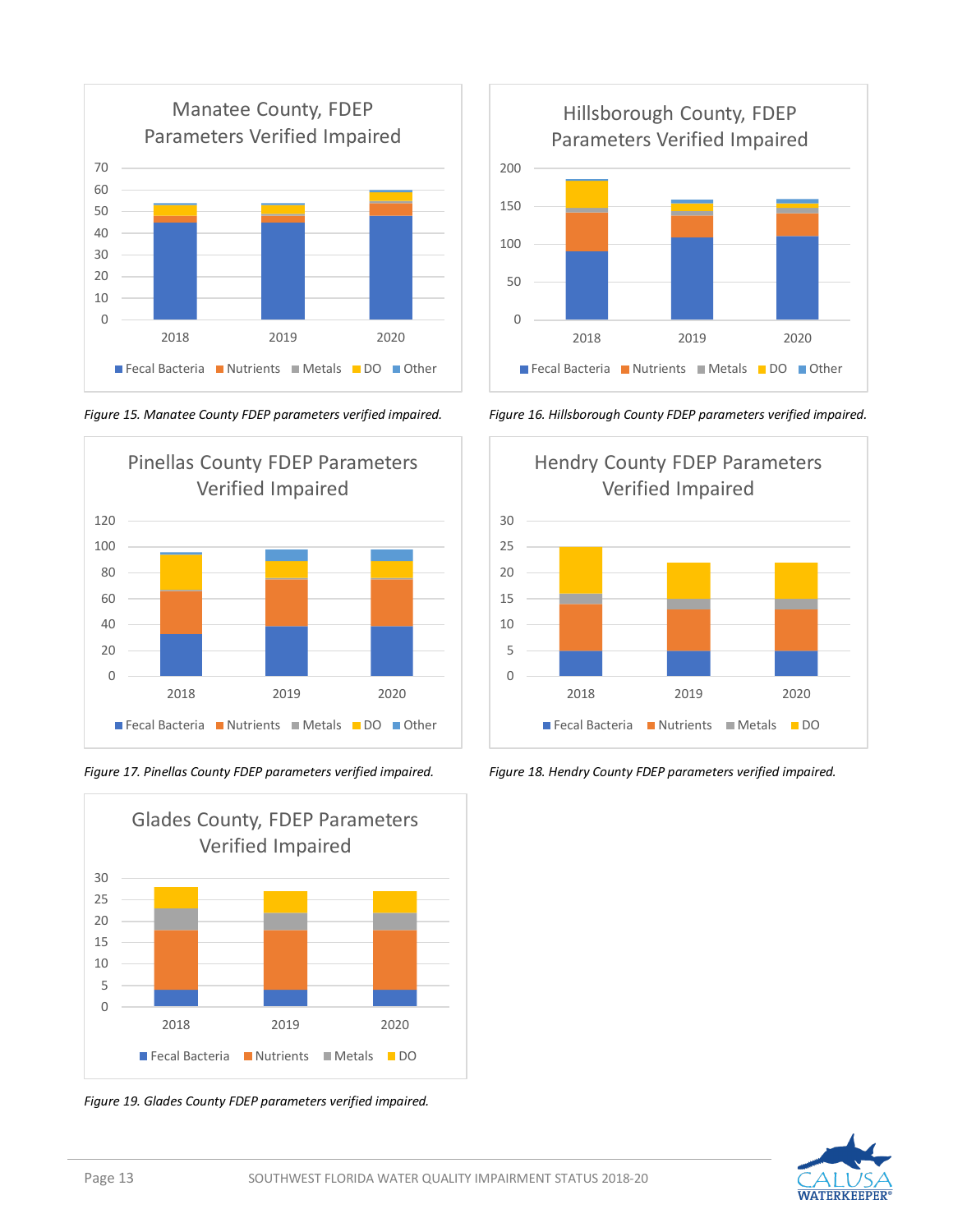## **COUNTY RANK FOR IMPAIRMENT STATUS**

Six metrics that define or contribute to water quality impairment were used to assess all nine counties to determine their overall rank on recent trends toward impairments and worsening water quality (Table 1). Each county was ranked for each of the six metrics and an average rank was calculated. Cumulative or final rank was determined from average rank. No attempt was made to weigh individual impairment metrics contributing to cumulative rank.

*Table 1. Comparative rank of nine southwest Florida counties with respect to six water quality impairment metrics. Numbers in each column represent a rank derived from the respective metric summary (Figures 6-10). A ranking of 1 indicates the greatest recent trend towards impairments and worsening water quality. The higher the ranking number, the slower and less concerning the impairment trend is in relation to the comparable counties.*

| County       | Avg. Total Impairments <sup>1</sup> | % of Total <sup>2</sup> | % Net Change <sup>3</sup> | % Change <sup>4</sup> | % Change <sup>5</sup> | % Area <sup>t</sup> |           |             |
|--------------|-------------------------------------|-------------------------|---------------------------|-----------------------|-----------------------|---------------------|-----------|-------------|
|              | 2018, 2019, 2020                    | <b>WBIDs Impaired</b>   | <b>Impairment</b>         | <b>Developed</b>      | <b>Impervious</b>     | <b>Agriculture</b>  | Avg. Rank | <b>Rank</b> |
| Collier      |                                     |                         |                           |                       |                       |                     | 4.67      |             |
| Lee          |                                     |                         |                           |                       |                       |                     | 3.83      |             |
| Charlotte    |                                     |                         |                           |                       |                       |                     | 5.00      |             |
| Sarasota     |                                     |                         | h                         |                       |                       |                     | 5.17      | h           |
| Manatee      |                                     |                         |                           |                       |                       |                     | 3.17      |             |
| Hillsborough |                                     |                         |                           |                       |                       |                     | 4.33      |             |
| Pinellas     |                                     |                         |                           |                       |                       |                     | 6.67      |             |
| Hendry       |                                     |                         |                           |                       |                       |                     | 5.50      |             |
| Glades       |                                     |                         |                           |                       |                       |                     | 5.67      |             |

<sup>1</sup> Average total impairments per FDEP Comprehensive List of Verified Impairments, 8-12-2018, 11-15-2019, 6-3-2020. Figure 6.

 $^2$  Percent of total WBIDs impaired as of 6-3-2020 FDEP Comprehensive List of Verified Impairments. Figure 7.

<sup>3</sup> Net percent change in impairment between 8-12-2018 and 6-3-2020 FDEP Comprehensive Lists of Verified Impairments. Figure 8.

<sup>4</sup> Net percent change in developed area 2001-2016, https://coast.noaa.gov/ccapatlas/. Figure 9.

5 Net percent change in impervious area, 2001-2016, https://coast.noaa.gov/ccapatlas/. Figure 9.

<sup>6</sup> Percent area in agriculture, 2016, https://coast.noaa.gov/ccapatlas/. Figure 10.

#### **SUMMARY**

Tracking water quality based on annual changes in verified impairment status should be considered a conservative yet robust estimate of changes in water quality. Before a waterbody or WBID is verified impaired for a pollutant parameter it must meet the minimum criteria set forth in FAC 62-302 and other relevant criteria related to frequency of impairment as one example as set forth in FAC 62-303. Some waterbodies that meet most of the criteria for a specific parameter impairment may not be considered verified impaired if impairment causality cannot be attributed to anthropogenic sources or a corroborating survey failed or was not conducted. Furthermore, each WBID and associated water quality parameter that leads to a verification of impairment, defined as the waterbody no longer attaining its designated uses, is based on dozens or even hundreds of water quality measurements over many years. Thus, tracking verified impairment should be considered a valid tool for measuring overall water quality but may only be the "tip of the iceberg" in a more comprehensive impairment context as other WBIDs are typically in the "pipeline" for impairment verification.

A number of consistent findings or commonalities with respect to water quality changes and related metrics defining or contributing to impairment were evident among the nine counties assessed. More current land use estimates for developed area, impervious area and area in agriculture for each county would help further resolve relationships or causality to water quality impairment especially as additional annual lists of verified impairments become available from FDEP.

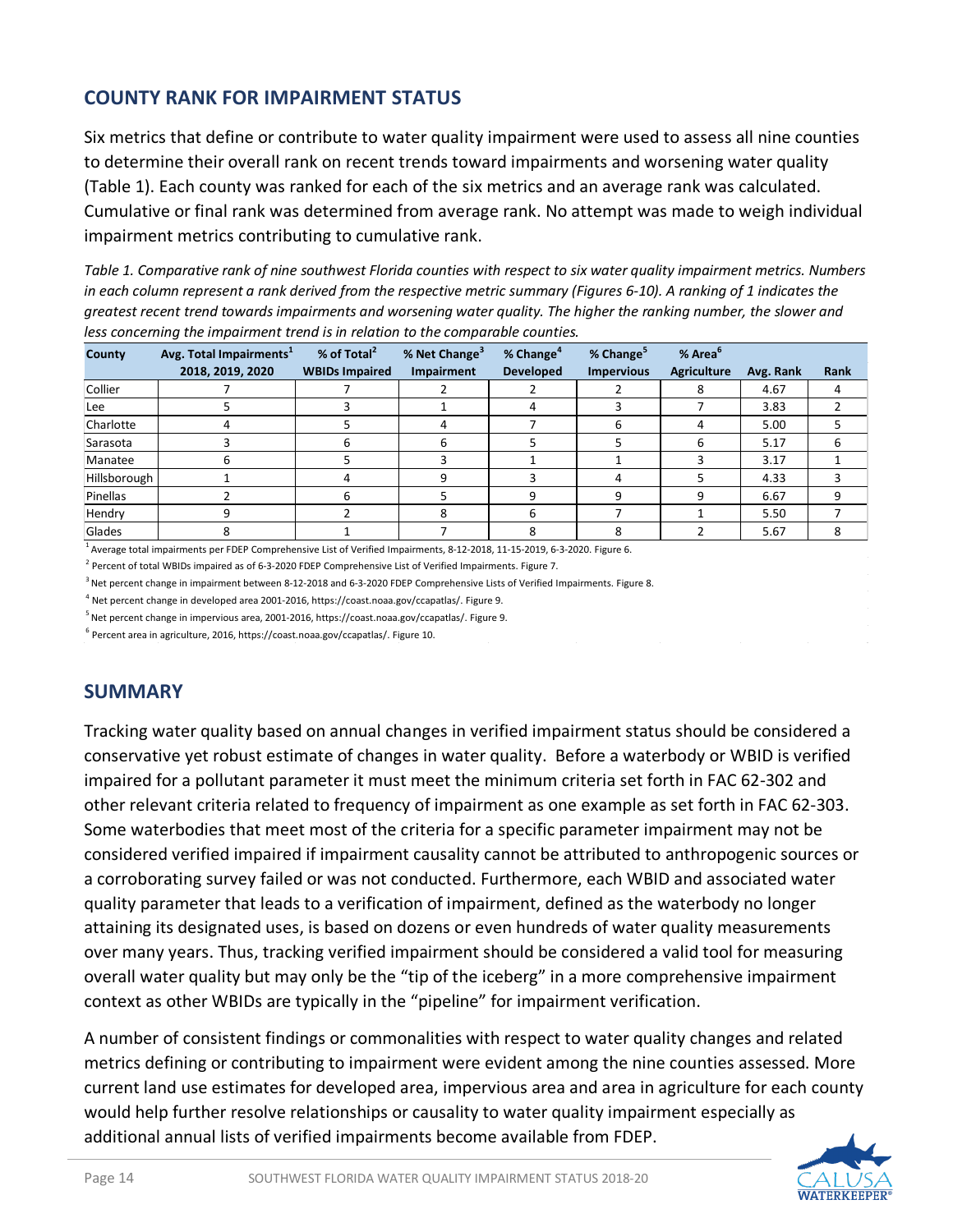The following are highlighted summary points of concern:

- Counties ranking highest with regard to **increased rate** of water quality impairment from highest to least were Lee, Collier, Manatee and Charlotte (Figure 8).
- Counties ranking in the top three, in the order listed, (highest first) with respect to **population increase**: Lee, Manatee and Collier (Figure 4); **percent of total WBIDs impaired:** Glades, Hendry and Lee (Figure 7); **percent increase in development 2001-2016**: Manatee, Collier and Hillsborough (Figure 9); **percent increase in impervious area 2001-2016**, Manatee, Collier and Lee (Figure 9).
- For the seven coastal counties, **urban population growth and associated development** underlie impairment causality. However, Manatee County as an exception, had a relatively high area in agriculture (Figure 10) as potentially contributing to its overall highest impairment status among all nine counties (Table 1).
- **Fecal bacteria** was the most frequently occurring impairment parameter in six of the nine counties including Lee, Charlotte, Sarasota, Manatee, Hillsborough and Pinellas (Figures 12-17). Fecal bacteria present a **public health risk** in addition to parameters emphasizing ecosystem or aquatic life support criteria. In 2020 impairment for fecal bacteria represented 80 percent of all verified impairments in Manatee, 69 percent in Hillsborough, 62 percent in Sarasota and 49 percent in Lee. Many of these fecal bacteria impairments occur in **Outstanding Florida Waters** that are supposed to be protected from water quality decline by statute.  $^{12}$
- **Nutrients** represented the highest proportion of impairments in Collier, Glades and Hendry counties (Figures 11,18,19). A relatively high percentage of Hendry, and Glades county land use is agriculture (Figure 10). Glades County had the highest percentage of WBIDs impaired across all parameters among the nine counties (Figure 10). In Lee County, nutrient impairment increases were responsible for the county's highest rate of increase in total impairments among all nine counties (Figures 8 and 12), despite having two BMAPs starting in 2012 (Everglades West Coast and Caloosahatchee Estuary) involving nutrient pollution.
- **Overall impairment trend.** The order (highest impairment status to lowest) of counties ranked across all metrics defining or contributing to impairment was **Manatee, Lee, Hillsborough, Collier, Charlotte, Sarasota, Hendry, Glades, Pinellas** (Table 1).



<span id="page-14-0"></span><sup>12</sup> https://floridadep.gov/dear/water-quality-standards/content/outstanding-florida-waters